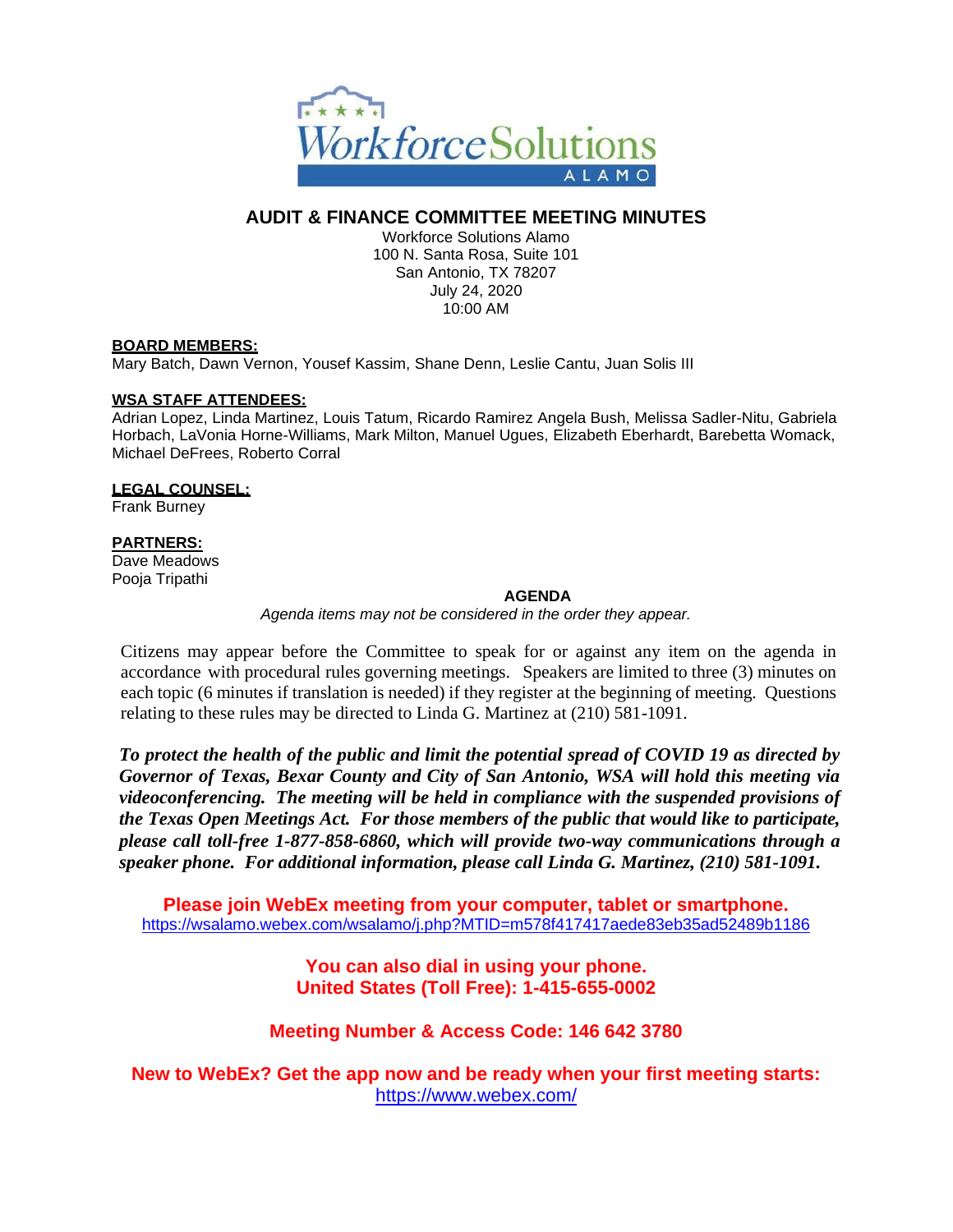# **During the Public Comments portion of the meeting (Agenda Item 3), the Public may type their name into the chat box or unmute themselves and state their name.**

**The meeting host will call each member of the public for comments, in the order their names were submitted.**

I. CALL TO ORDER AND QUORUM DETERMINATION Presenter: Mary Batch, Chair **The meeting was called to order by: Mary Batch @ 10:16am**

- II. DECLARATIONS OF CONFLICT OF INTEREST Presenter: Mary Batch, Chair **There was no conflict of interests declared.**
- III. PUBLIC COMMENT Presenter: Mary Batch, Chair **There were no public comments.**
- IV. DISCUSSION AND POSSIBLE ACTION REGARDING PREVIOUS MINUTES May 29, 2020

Presenter: Mary Batch, Chair **All in agreement to table previous minute discussion until next meeting. Approved: 1st Leslie Cantu 2nd Dawn Vernon**

# V. BRIEFING – PROCUREMENT

Presenter: LaVonia Horne-Williams, Director Procurement a. Procurement Projects & Contracts Summary Renovation: -E. Houston: Looking to have people in by August 2020. Flooring and painting complete. Moving furniture in by first week of August. -Seguin: Spoke with contractors about all building needs- need people in by September -Contract Amendments: SERCO/C2/UTSA/city projects

- VI. DISCUSSION AND POSSIBLE ACTION Presenter: Louis Tatum, CFO
	- a. Financial Reports Corporate -55% Board Facilities 57%

Workforce Solutions Alamo is an equal opportunity employer/program. Persons with disabilities who plan to attend this meeting and who may need auxiliary aids, services, or special accommodations should contact Linda G. Martinez at (210) 272-3250 so that appropriate arrangements can be made. Relay Texas: 1-800-735-2969 (TDD) or 711 (Voice).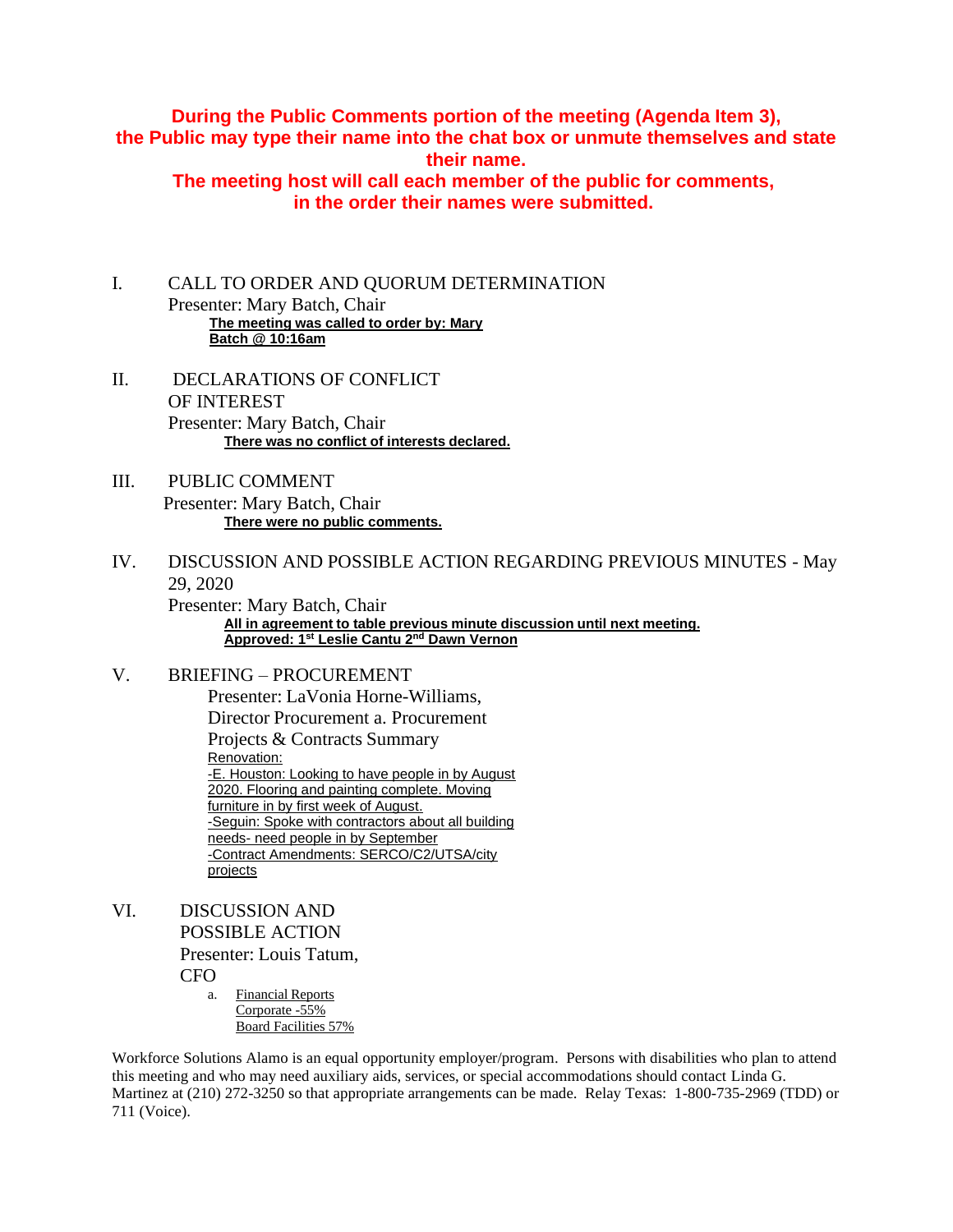General Office - 44% Professional Services – 46% Total Expenses: 52.94% -Personnel is bulk of expenses -Visit recommendations for organizational review and fill some vacancies -Non-returned salary monies is re-allocated to grants -Adult, dislocated worker, youth & rapid response grants closed as of June 30<sup>th</sup> 2020. All dollars were expended. TWC granted additional \$50,000 and was used for rapid response. -New Grants: COVID \$306K, Dislocated Worker \$1.3M, Skills Development \$287K as of May 2020. -Oct 1-May 31, \$73M spent.

b. Annual Budget Approval

-TWC Commissioners are meeting July 28<sup>th</sup> to provide final allocation amounts for programs such as TANF, SNAP, Child Care and then they can be plugged into budget.

-County and City dollars are critical during this time to offset costs.

-FTE's are 0.5 difference between proposed budget and last year's budget

-Increase in salary budget by \$17,608

-Fringe Benefits: Health benefits comes up for renewal in December- budgeting for increase

-Budgeting less for legal

-Budgeting more for professional services for items such as website maintenance

-Overall increase at about \$228,655 or 4%

-Facility decrease of about \$427,576; Data Point, Seguin & E. Houston

-Increase for contractors

#### **-Asking to adopt a proposed budget of \$105,204,174.58**

| Board Budget: \$5,996,364.00 |                 |
|------------------------------|-----------------|
| Facilities:                  | \$4,550,200.22  |
| Projects:                    | \$1,033,936.00  |
| Contractors:                 | \$91,372,187.05 |
| Reserved/Unobligated:        | \$2,251,402.00  |

-One-time merit increase for employees

#### **Approved: 1st Shane Denn 2nd: Yousef Kassim. Motion carried**.

### VII. CEO Report

Presenter: Adrian Lopez, CEO

a. Summary Budget Presentation

-Requested staff to answer departmental questions (challenges, goals, accomplishments, budgets requests, other ideas for fiscal year)

### -**DEPTS**:

**HR**- Completed organizational review & flow chart, updated handbook and evals. **Data-** Produced 30+ reports, utilized data to articulate affects of COVID on unemployment and local economy, ongoing development of sector-based model for workforce development. **Procurement**- Reviewed, approved and processed more than 150 purchase requests, executed 2 of 6 MOAs for Kiosk project, managed facility renovations for Seguin and E. Houston WFCs **Fiscal**- WSA has issued a clean audit and is no longer a high risk auditee, passed Dept. of Labor Review with no findings, track record of timely and accurate financial reporting with new funding **IT**- Successfully transitioned IT services to Datapoint. Successfully transitioned all contractor, board and TWC staff to provide remote services. Successfully installed WIFI in 10 of 16 Career Center parking lots.

**Quality Assurance**- WSA maintained minimal if any disallowed or questioned costs (e.g. high levels of compliance). Received a clear monitoring audit from the Department of Labor (DOL) -Secured \$105,272 in Workforce Commission Initiatives funding to support delivery of services to

workers and employers

1. Red, White & You! Job Fair

2. Child Care Quality Conference

- 3. Texas Veterans Leadership Program
- 4. Foster Care Youth Conference
- 5. Career Pathways

-First ever Hire Event held at Morgan's Wonderland conducted for students and individuals with disabilities. 25 Employers were present along with 165 students.

-2<sup>nd</sup> highest in essential worker enrollment for Child Care in Texas